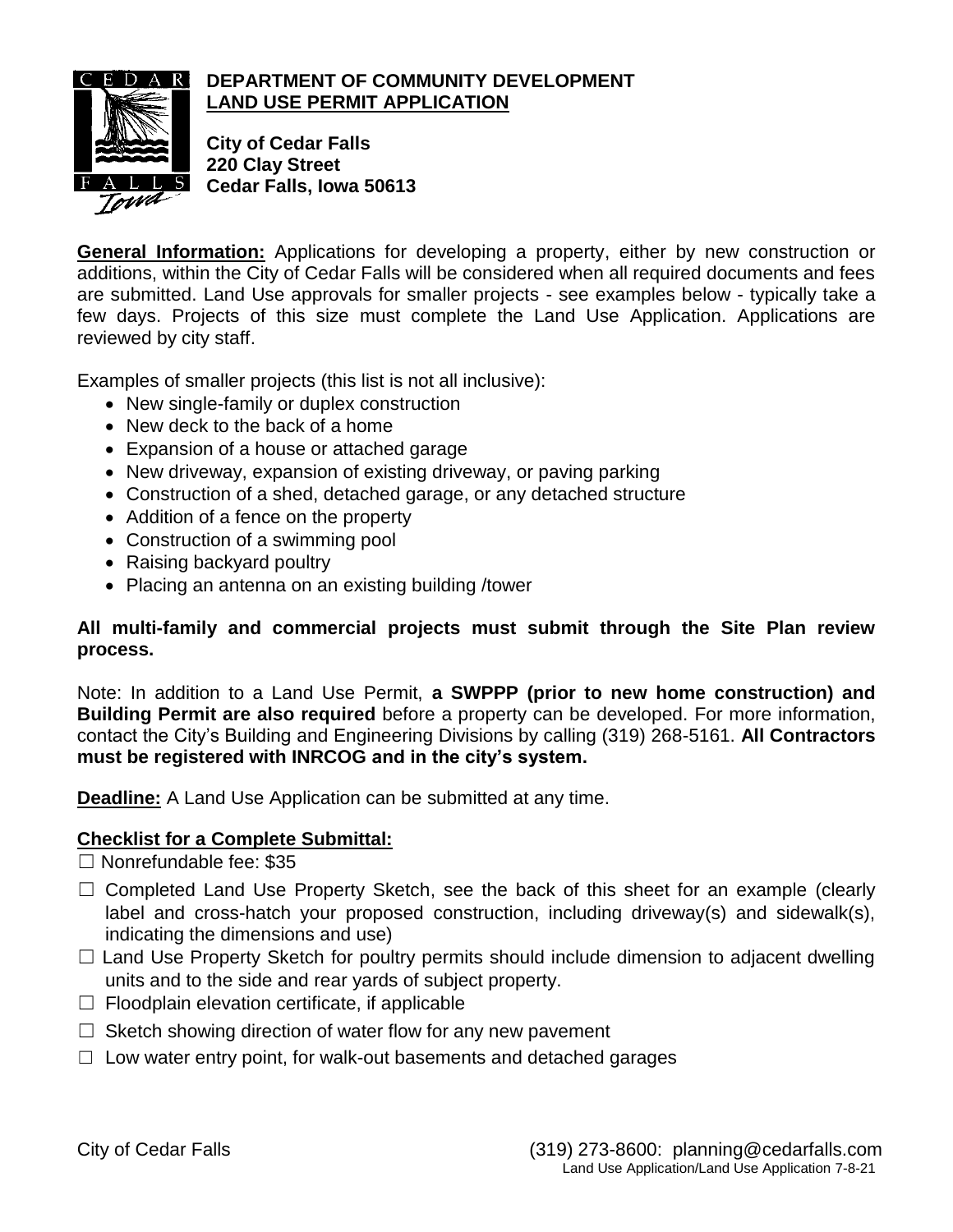**FROM PROPERTY LINE**<br>DRIVEWAY 5' OR MORE .99 S UTILITY EASEMENT CONTRACTOR Description of proposed work & use: Addition and detached garage NAME Same as owner ADDRESS 1234 5<sup>th</sup> Street PHONE CITY **AVEIES** 571 Address of proposed construction: .oz Sample OnlyADDRESS 1234 5<sup>th</sup> Street **OWNER** Sample Onl COLLEGE AVE CITY SIDEWALK 4" Cedar Falls **PHONE 123-4567** John Doe æ. WOOD<br>DECK-ROPOSED 16'x 20"<br>ADDITION **NAME** 132 CITY ų Registered Rental G DREAM PROPERTY New Rental **SHES** £ Owner Occupied Carage 13ft Residential **CITY SIDEWALK 4'** 8712 sqft East 5ft 궅 **JS HIS** City of Cedar Falls (319) 273-8600: planning@cedarfalls.com  $\sim$  21  $\sim$ 

For assistance in getting a property's zoning, lot size, legal description, and more contact the Community Development Department or go to City's Geographical Information System website <https://gis.cedarfalls.com/h5/?viewer=public>